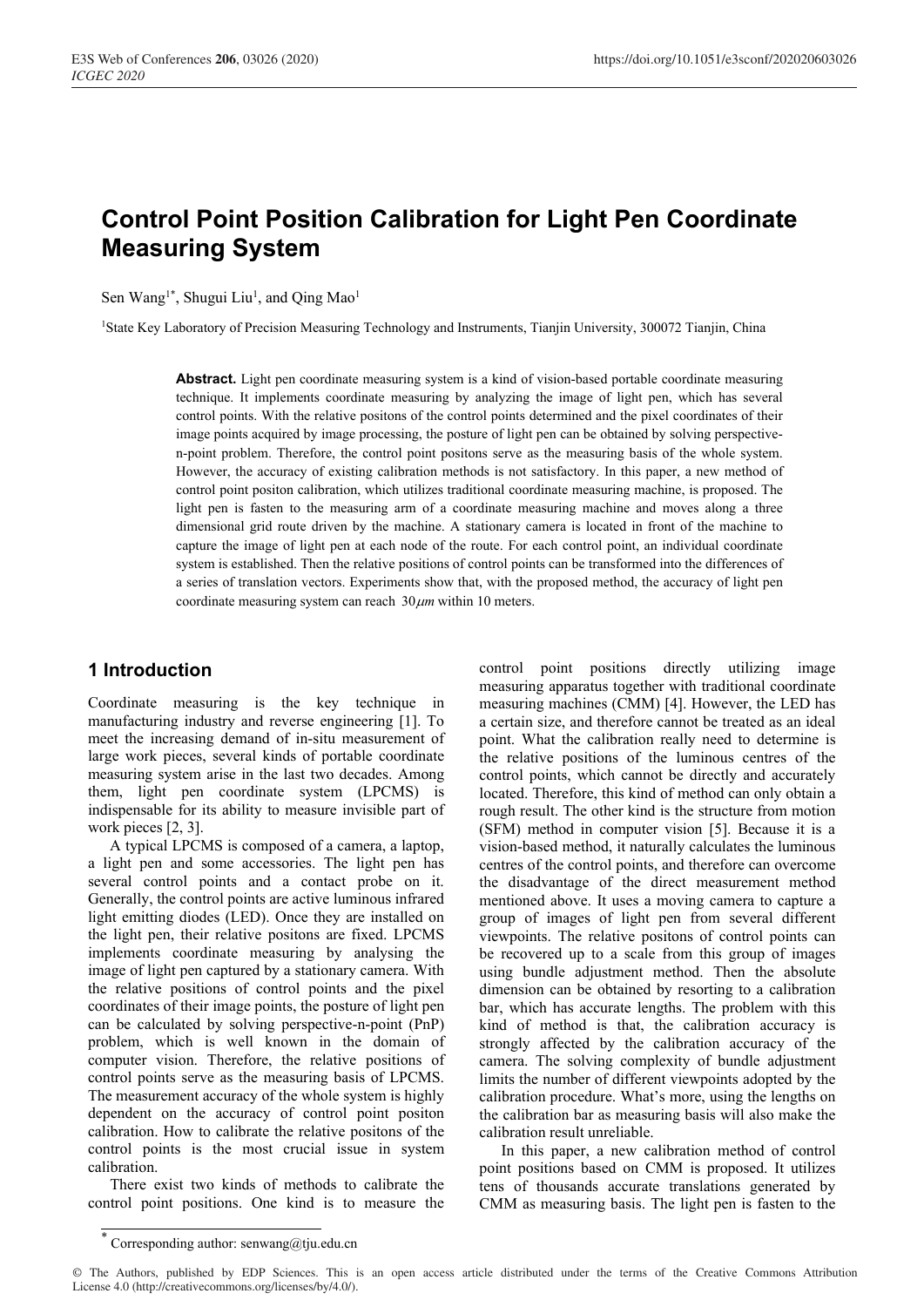measuring arm of a CMM and moves along a three dimensional grid driven by the CMM. A stationary camera is located in front of the CMM to capture the image of the light pen at each node of the route. At the same time, the readings of CMM are also recorded. For each control point, an individual coordinate system is established according to the following condition. At each node of the route, the coordinate of a control point in its own coordinate system is equal to the corresponding reading of the CMM. With the readings of CMM and the pixel coordinates of the control points, the translation between all the control point coordinate systems and the camera coordinate system can be calculated. After a simple conversion, the relative positons of the control points can be recovered from the differences of these translation vectors. Compared with the first kind of previous method, the proposed method is also a visionbased method, which can avoid the problem of direct measurement. Compared with the second kind of previous method, the accuracy of the proposed method is guaranteed by the accuracy of CMM, which is very high. The establishment of the control point coordinate systems makes the solving process not complicated and able to handle tens of thousands of nodes on the CMM route, so that the influence of the random errors can be reduced to a very low level. Therefore, the proposed method is superior to the previous methods.

Section 2 introduces the mathematical model of LPCMS and the proposed calibration method of control point positions. Section 3 gives the results of the calibration experiment and the measurement experiment of the whole LPCMS. Then a brief discussion of the performance of the proposed method is also given. Section 4 concludes the paper.

## **2 Control Point Positon Calibration**

As shown in Fig. 1, a typical LPCMS is composed of a camera, a laptop, a light pen and some accessories.



**Fig. 1.** Typical composition of LPCMS.

Fig. 2 gives the light pen structure adopted in this paper. It has 13 control points. The fifth to thirteenth control points are distributed in the front plane and form an isosceles triangle. The first to fourth control points are distributed in a line that is parallel to the front plane. The

mian task of this paper is to determine the relative positions of these 13 control points.



**Fig. 2.** Distribution of control points in this paper.

#### **2.1 Mathematical Model of LPCMS**

For the convenience of description, the camera coordinate system is denoted as  $O_c - x_c y_c z_c$  and the light pen coordinate system is denoted as  $O_l - x_l y_l z_l$ . Because the position of the camera is fixed during measurement,  $O_c - x_c y_c z_c$  can be regarded as the reference system of LPCMS. For any space point **P** , its coordinate in  $O_c - x_c y_c z_c$  is denoted as  $P_c = (x_c, y_c, z_c)^T$ and its homogenous coordinate in  $O_l - x_l y_l z_l$  is denoted as  $\tilde{P}_l = (x_c, y_c, z_c, 1)^T$ . These two coordinates satisfies the three dimensional rigid body transformation:

$$
\mathbf{P}_c = \left[ \mathbf{R} | \mathbf{T} \right] \tilde{\mathbf{P}}_l \tag{1}
$$

where **R** and **T** are the rotation matrix and translation vector between  $O_c - x_c y_c z_c$  and  $O_l - x_l y_l z_l$ respectively. The homogenous pixel coordinate of the image of point **P** is denoted as  $\tilde{p} = (u, v, 1)^T$ , then according to the imaging model of the camera, the following equation is obtained:

$$
\lambda \tilde{\mathbf{p}} = \mathbf{K} \mathbf{P}_c = \mathbf{K} \left[ \mathbf{R} | \mathbf{T} \right] \tilde{\mathbf{P}}_l \tag{2}
$$

where  $\bf{K}$  is the intrinsic parameter matrix of the camera, which can be determined by camera calibration [6, 7], and  $\lambda$  is a nonzero scale factor.

If the relative positons of the control points are calibrated, then their coordinates in  $O_l - x_l y_l z_l$  are determined. The pixel coordinates of the image of control points can be obtained by image processing. Then, for each control point, two equations can be derived form (2) by eliminating scale factor  $\lambda$ . If the number of control points is sufficient, an overdetermined nonlinear equation system is established. The posture of light pen, which is represented by rotation matrix **R** and translation vector  $\mathbf{T}$ , can be determined by solving this equation system using nonlinear least squares method. This process is well known as PnP problem in the field of computer vision. With the posture of the light pen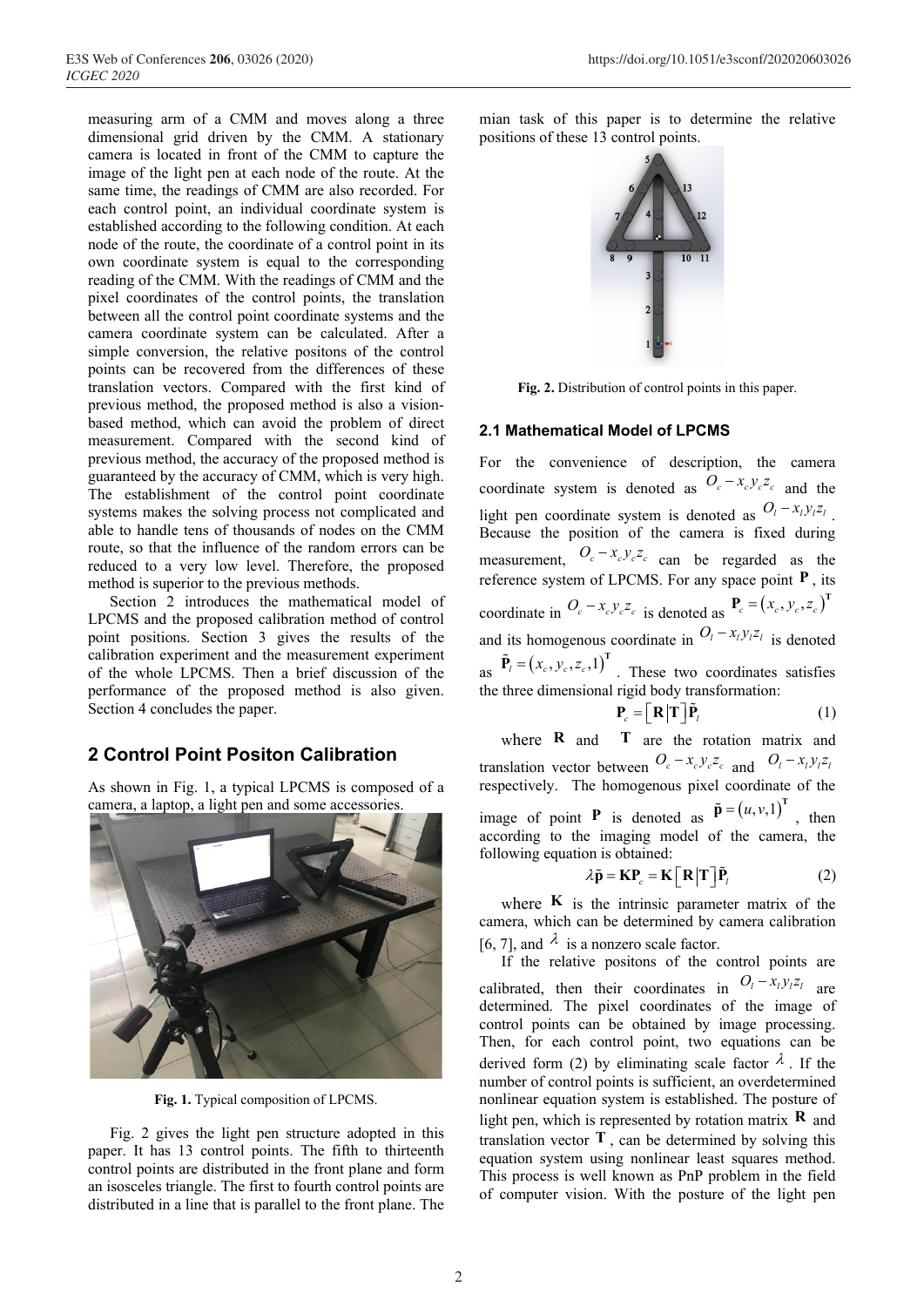determined, the coordinate of the probe tip centre in  $O_l - x_l y_l z_l$ , which is calibrated in advance [8], can be transformed to the coordinate in  $O_c - x_c y_c z_c$  according to (1). The coordinate of the measured point in  $O_c - x_c y_c z_c$ , which is exactly the final measuring result, can be acquired after a simple radius compensation.

#### **2.2 Calibration Method**

In this paper, a new method of control point positon calibration, which utilizes CMM, is proposed. The light pen is fasten to the measuring arm of a CMM and moves along a preprogramed three dimensional grid route driven by the CMM. A stationary camera is placed in front of the CMM to capture the image of the light pen at each node of the route. At the same time, the readings of the CMM are also recorded. Suppose there are  $<sup>n</sup>$  control</sup> points on the light pen. For each control point, an individual coordinate system is established, so that the coordinate of a control point in its own coordinate system is equal to the corresponding reading of the CMM.

As shown in Fig. 3, the machine coordinate system of the CMM is denoted as  $O_m - x_m y_m z_m$ , and its origin is denoted as **O***<sup>m</sup>* . The control point coordinate systems are denoted as  $O_i - x_i y_i z_i$ ,  $(i = 1, 2, \dots, n)$ , and their origins are denoted as  $\mathbf{O}_i$ ,  $(i = 1, 2, \dots, n)$ . The probe tip centre of the CMM is denoted as point  $M$ , and the luminous centres of the control points are denotes as  $\mathbf{L}_i$ ,  $(i = 1, 2, \dots, n)$ . The reading of the CMM is exactly the coordinate of point **M** in  $O_m - x_m y_m z_m$ . Then the establishment condition of  $O_i - x_i y_i z_i$ ,  $(i = 1, 2, \dots, n)$  can be formulated as:

$$
\overrightarrow{\mathbf{O}_{m}\mathbf{M}} = \overrightarrow{\mathbf{O}_{i}\mathbf{L}_{i}}, (i = 1, 2, \cdots, n)
$$
 (3)

The four points 
$$
\mathbf{O}_m, \mathbf{M}, \mathbf{O}_i, \mathbf{L}_i, (i = 1, 2, \cdots, n)
$$

always form a parallelogram at each node of the CMM route. Take the first two control points for example:

$$
\overrightarrow{\mathbf{L}_{1}\mathbf{L}_{2}} = \overrightarrow{\mathbf{M}\mathbf{L}_{1}} = \overrightarrow{\mathbf{O}_{m}\mathbf{O}_{1}}, \overrightarrow{\mathbf{M}\mathbf{L}_{2}} = \overrightarrow{\mathbf{O}_{m}\mathbf{O}_{2}}
$$
\n
$$
\overrightarrow{\mathbf{L}_{1}\mathbf{L}_{2}} = \overrightarrow{\mathbf{M}\mathbf{L}_{2}} - \overrightarrow{\mathbf{M}\mathbf{L}_{1}} = \overrightarrow{\mathbf{O}_{m}\mathbf{O}_{2}} - \overrightarrow{\mathbf{O}_{m}\mathbf{O}_{1}} = \overrightarrow{\mathbf{O}_{1}\mathbf{O}_{2}} \qquad (4)
$$

From (4), it can be seen that the relative positions of  $\mathbf{L}_i$ ,  $(i = 1, 2, \dots, n)$  is the same as the relative positions of  ${\bf O}_i$ ,  $(i = 1, 2, \cdots, n)$ 

For all the control point coordinate systems, their translation vectors relative to camera coordinate system, which can be denoted as  $\mathbf{T}_i$ ,  $(i = 1, 2, \dots, n)$ , can be obtained by solving PnP problem just like what is mentioned above. After that, the relative positons of  $\mathbf{O}_i$ ,  $(i = 1, 2, \dots, n)$  can be calculated form the differences of these translation vectors. Take the first two control points for example:

$$
\overrightarrow{\mathbf{O}_1\mathbf{O}_2} = \mathbf{T}_2 - \mathbf{T}_1
$$
 (5)

After these two steps of conversion, the problem of control point position calibration is converted to solving a series of PnP problems. The solving process is not complicated, and therefore the calibration procedure allows that there are tens of thousands of nodes on the CMM route.



**Fig. 3.** The establishment of control point coordinate system.

#### **2.3 Light pen coordinate system establishment**

From the calibration procedure above, the relative positions of the control points can be obtained from the differences of a series of translation vectors. So far, the control point positons are represented with coordinates in the camera coordinate system, which vary with the position of the camera. This will result in that the results of two calibration experiments for the same light pen may look totally different. For ease of use, the light pen coordinate system is established according to the structure of the light pen, and the control points positions are converted to be represented by coordinates in light pen coordinate system after a three dimensional rigid body transformation. Take the light pen in Fig. 2 for example, the luminous centre of the first control point is regarded as the origin. The normal vector of the front plane is regarded as the z-axis, and the direction vector of the back line is regarded as the y-axis. Then, x-axis can be obtained from the cross product of y-axis and zaxis. By this means, the calibration result will reflect the structure more intuitively.

#### **3 Experiments and Discussion**

Fig. 4 gives the scene of one calibration experiment. The light pen is fasten to the measuring arm of the CMM using a specially customized fixture. There are  $20 \times 20 \times 20 = 8000$  nodes on the three dimensional grid route of the CMM. The calibration can be finished within 3 hours.